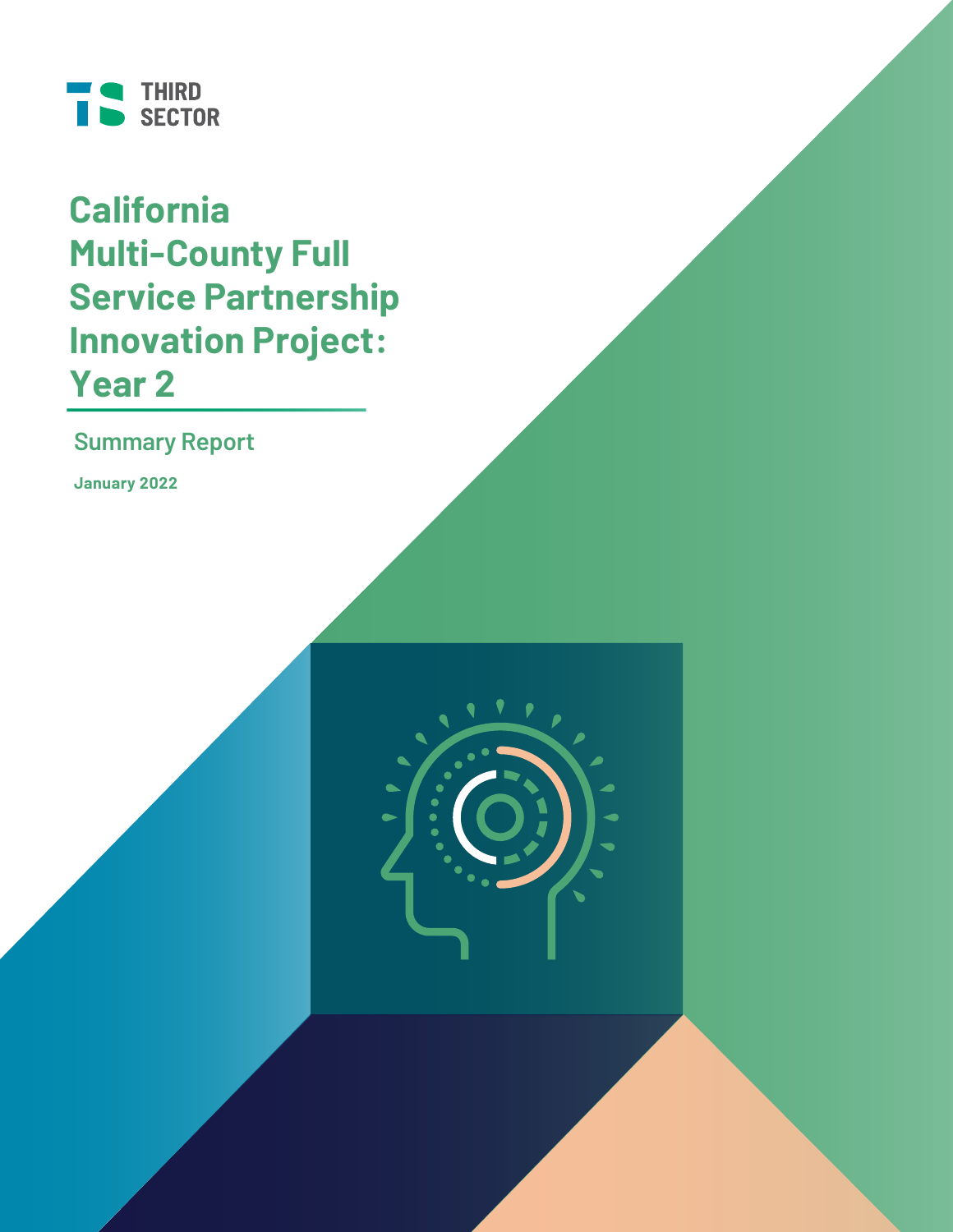# **Project Overview**

### **Since the passage of the Mental Health Services Act (MHSA) in 2004, California has made significant strides in improving the lives of those living with mental illness.**

**In particular, Full Service Partnership (FSP) programs support people with the most severe and often co-occurring mental health needs. These MHSA-funded FSP programs are designed to apply a "whatever it takes" approach to partnering with individuals on their path to wellness and recovery. Currently, over 60,000 individuals are enrolled in an FSP program across the state.** 

**Full Service Partnerships represent a \$1 billion annual investment in public funds and have tremendous potential to reduce psychiatric hospitalizations, homelessness, incarceration, and prolonged suffering by Californians with severe mental health needs. FSP programming, however, varies greatly from county to county, with different operational definitions and lack of consistent data processes, which make it challenging to understand and tell a statewide impact story. The Multi-County FSP Innovation Project implements a more uniform, data-driven approach, enhancing counties' ability to use data to improve FSP services and outcomes. Counties leveraged the collective power and shared learnings of a cohort to maximize FSP program impact and ultimately drive transformational change in the delivery of mental health services.** 

**In partnership with Third Sector and the Mental Health Services Oversight and Accountability Commission (MHSOAC), a cohort of six diverse counties<sup>1</sup>—Fresno, Sacramento, San Bernardino, San Mateo, Siskiyou, and Ventura—are participating in a 4.5 year Multi-County FSP Innovation Project that leverages counties' collective resources and experiences to improve FSP delivery across California. Additional project partners include the California Mental Health Services Authority (CalMHSA) acting as the fiscal agent and RAND Corporation providing consultation on measurement and conducting the project's post-implementation evaluation. This project advances the efforts of LA County's Department of Mental Health FSP transformation, scaling their initial groundbreaking data and outcomes efforts to new geographies and localities with a statewide perspective.** 

For more information, please [contact:](mailto:nkristy@thirdsectorcap.org)

- Nicole Kristy, Director, nkristy[@thirdsectorcap.org](mailto:mwilliams@thirdsectorcap.org)
- Marissa Williams, Manager, mwilliams@thirdsectorcap.org

 $<sup>1</sup>$  Lake County and Stanislaus County joined this effort in August 2021 and will be implementing changes on a</sup> different timeline than the original six counties.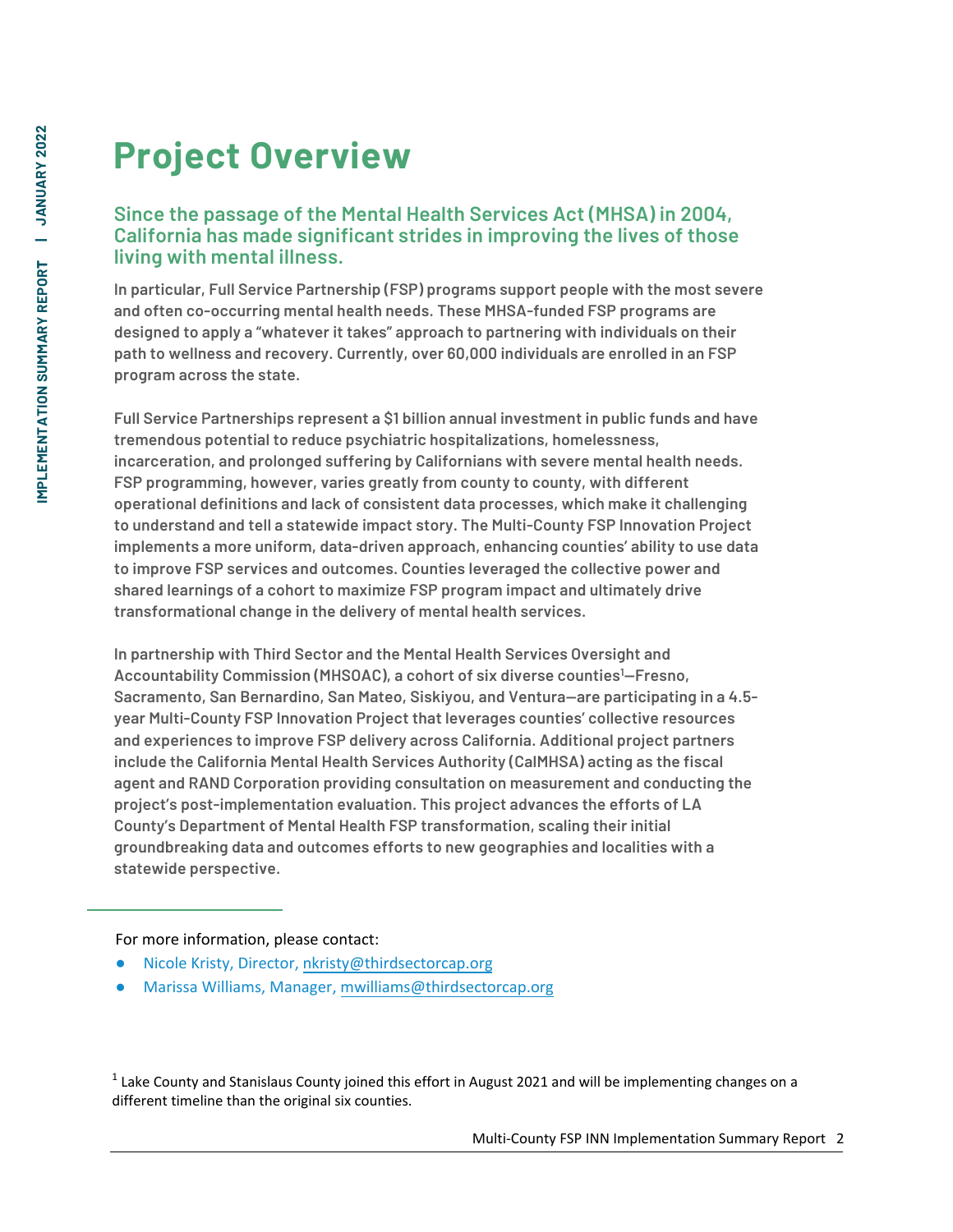## **Project Purpose and Goals**

The Multi-County FSP Innovation Project aims to shift the way counties design, implement, and evaluate FSPs to a more outcomes-oriented approach by:

- 1. Developing a shared understanding and more consistent interpretation of FSP's core components across counties, creating a common FSP framework
- 2. Increasing the clarity and consistency of enrollment criteria, referral, and transition processes through developing and disseminating readily understandable tools and guidelines across stakeholders
- 3. Improving how counties define, collect, and apply priority outcomes across FSP programs
- 4. Developing a clear strategy for tracking outcomes and performance measures through various state-level and county-specific reporting tools
- 5. Developing new and/or strengthen existing processes that leverage data to foster learning, accountability, and meaningful performance feedback in order to drive continuous improvement in program operations and outcomes



## **Progress To-Date**

## **Landscape Assessment: Gathering Context & Building a Vision**

In the beginning of 2020, counties began this effort with a 9-month Landscape Assessment phase to understand FSP program assets and opportunities. Understanding that county mental and behavioral health agencies often work with limited resources, counties leveraged a 'cohort' structure in which the six counties met regularly to share information, resources, and ideas to promote cross-county learning and plan cross-county activities. Through a combination of cohort meetings, conversations with county staff across departments, document review, and stakeholder engagement, counties developed a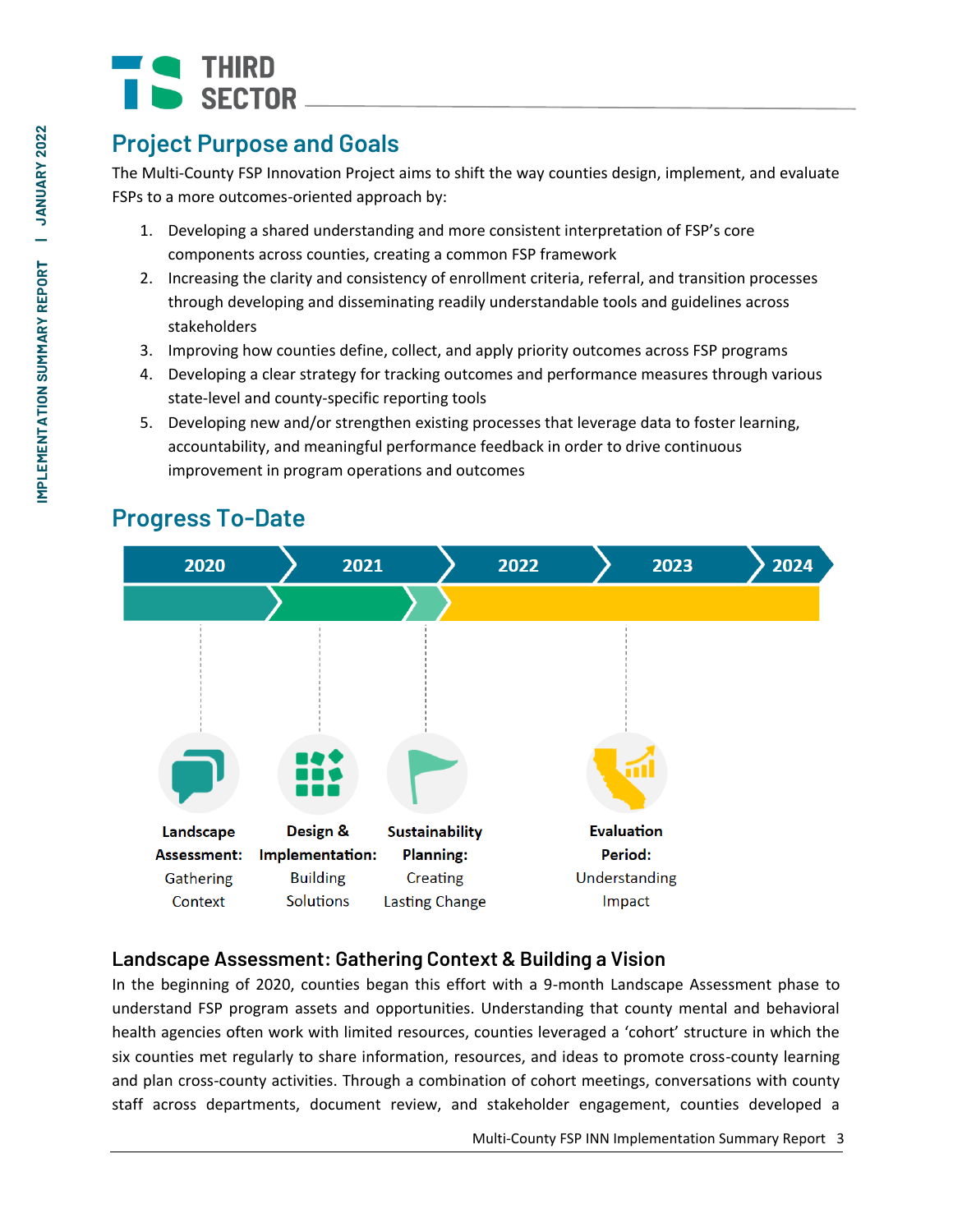comprehensive understanding of their similarities and differences across FSP service design, populations, data collection, and eligibility/graduation practices.

The six-county cohort structure was essential to building a collective vision and aligning on project priorities. By the end of the Landscape Assessment phase, each county and the collective cohort narrowed in on a feasible set of implementation activities that would create more data driven FSP programs and build increased consistency in the way FSPs are designed, operated, and assessed.

**"We need to clarify what FSP stands for and how to implement it in a more detailed fashion. There is a lot of misunderstanding and lack of engagement with what FSP is and how it gets implemented." —Ventura County staff**

## **Design & Implementation: Building Solutions**

In October 2020, counties conducted a 12-month Implementation Phase to build and operationalize three shared **"cross-county"** FSP improvements that counties worked on as a cohort, as well as county-specific **"local county initiatives"**.

**Cross-county activities:** Counties embarked on a trailblazing journey to build shared population definitions, outcomes, process measures, and statewide data recommendations through 30+ meetings with 25+ behavioral health staff. As a result, counties now have more actionable FSP data that can be used to compare and share outcomes across counties and with a broader group of stakeholders, including the provider community and service recipients.

● **Population Definitions:** Counties shared concerns that the lack of standardized definitions for FSP focal populations, both within and between counties, was impeding counties and providers from 1) having a consistent understanding of who is eligible for FSP, and 2) comparing service effectiveness for serving these populations (e.g., if one county considers a motel stay to be a form of stable housing and another county considers a motel stay to be homeless, it will be difficult to compare outcomes or share best practices for serving individuals experiencing "homelessness").

To address this challenge, counties drafted definitions for six key FSP populations using Third Sector's work with Los Angeles County to define focal populations for both eligibility criteria and outcomes tracking, best practices from the California Institute for Behavioral Health Solutions (CIBHS), resources currently used by counties, and feedback from additional county staff and the FSP provider community.

### **FSP Population Definitions**

- Individuals experiencing homelessness
- Individuals at risk of experiencing homelessness
- Individuals who frequently utilize psychiatric facilities or urgent/crisis services
- Individuals at risk of psychiatric facility or urgent/crisis services utilization
- Justice-involved individuals
- Individuals at risk of justice-involvement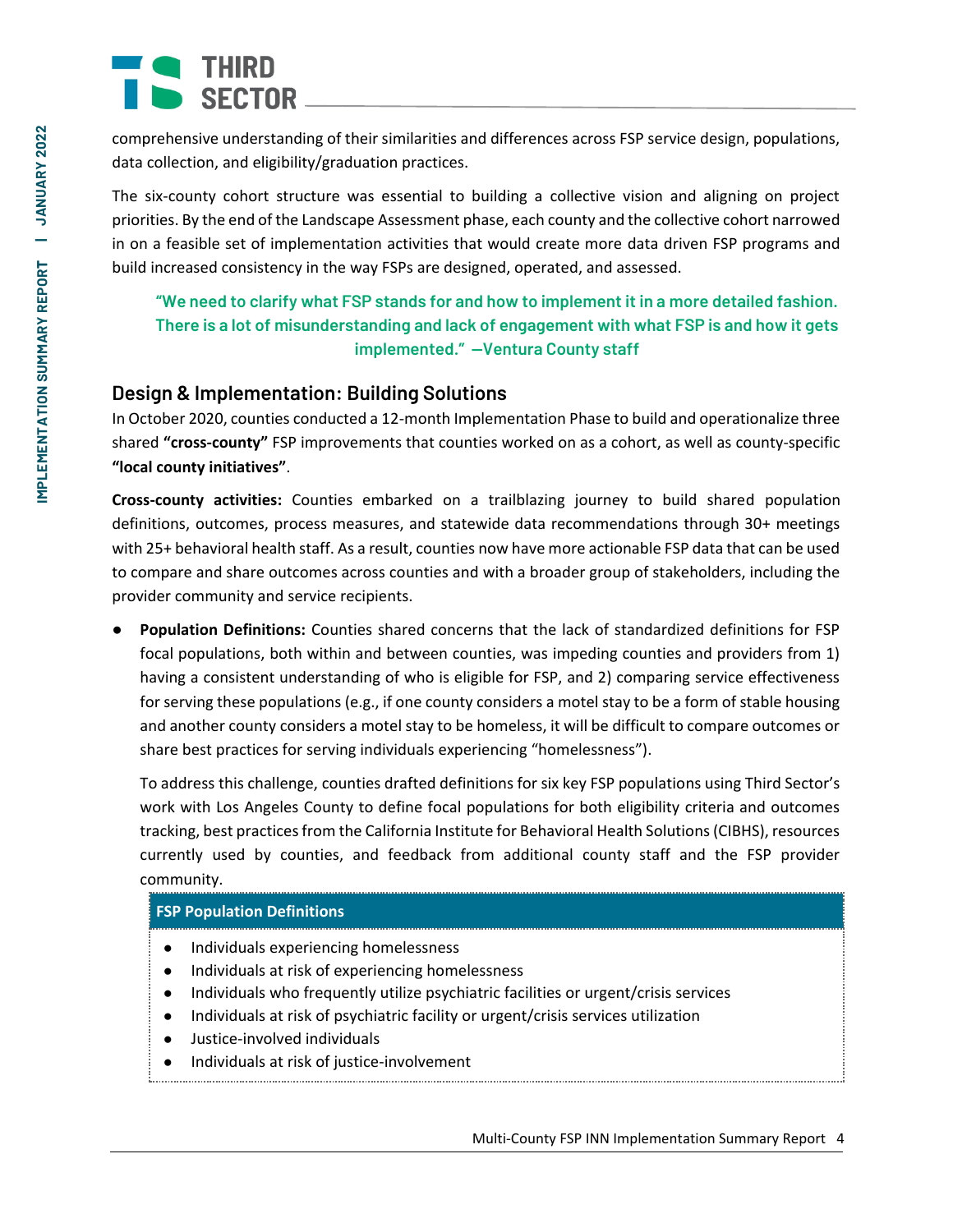**Outcomes & Process Measures:** Because MHSA Regulations are somewhat broad in their guidance for what FSPs should be aiming to achieve, participating counties worked together to identify standardized measures to track what services individuals receive and how successful those services are. Guided by 70+ FSP participant interviews and recommendations around evidence-based practices from the project's evaluator, RAND, the counties selected and defined five measures to compare across counties for adult FSP participants.

### **Outcomes and Process Measures**



### **Increased Stable Housing**

Data Source: DCR

A) The number of days that each person experienced (i) stable housing, (ii) temporary housing, and (iii) unstable arrangements during the previous 12-month period

B) The number of times that each person experienced unstable housing / homelessness during the previous 12-month period



### **Reduced Justice Involvement**

Data Source: DCR

A) Whether each person was incarcerated (yes / no) over the previous 12 months

B) The number of arrests that each person experienced during the previous 12 months



### **Reduced Utilization of Psychiatric Services**

Data Source: EHR Systems

#### **Measure #1: Reduced Psychiatric Admissions**

A) The number of days hospitalized that each person experienced during the previous 12-month period-in both psychiatric hospitals and general hospitals receiving psychiatric care

B) The number of psychiatric admissions that each person experienced during the previous 12-month period-in both psychiatric hospitals and general hospitals receiving psychiatric care

#### **Measure #2: Reduced Crisis Stabilization Unit (CSU) Admissions**

The number of CSU admissions that each person experienced during the previous 12-month period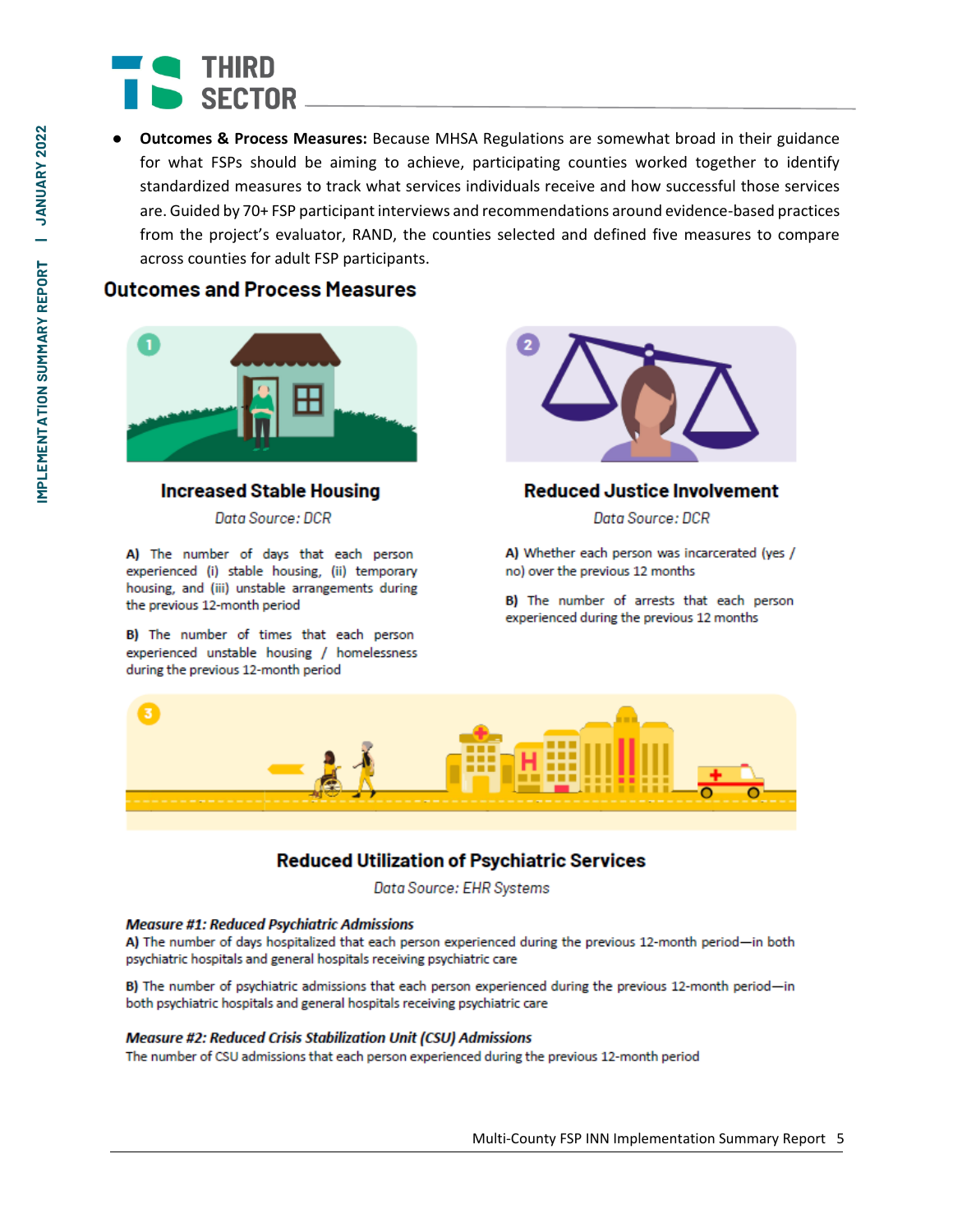



#### **Increased Social Connectedness**

Data Source: DCR

1-item measure: "How often do you get the social and emotional support that you need?" [Response options include: always, usually, sometimes, rarely, never]



### **Frequency & Location of Services**

Data Source: EHR Systems

Number and location of the following services received: Individual Therapy, Group Therapy, Rehab Services, Medication Management, Case **Management, Housing Services** 

| <b>Process Measures</b>                                       |                                                                                                                                                                                                                                                                                                                                                                                                                |
|---------------------------------------------------------------|----------------------------------------------------------------------------------------------------------------------------------------------------------------------------------------------------------------------------------------------------------------------------------------------------------------------------------------------------------------------------------------------------------------|
| <b>Service Utilization and</b><br><b>Location of Services</b> | Number of encounters for each of the below services in the previous 12<br>$\bullet$<br>months:<br>Individual therapy<br>$\circ$<br>Group therapy<br>$\circ$<br><b>Rehabilitation services</b><br>$\Omega$<br>Medication management<br>$\circ$<br>Case management<br>$\circ$<br>Flex funding provided to support housing<br>$\circ$<br>Location of all services provided in the previous 12 months<br>$\bullet$ |

● **State Reporting Recommendations:** County and provider staff collectively expressed challenges with the current Data Collection and Reporting (DCR) system and articulated a desire for an advocacy initiative to address these challenges and advance efforts for more data-driven programming. To thoroughly understand unique perspectives from across the state, the six-county cohort launched a stakeholder engagement process that involved surveying seventeen counties and convening over 80 FSP providers and program administrators to discuss their experiences and ideas for enhancing the accuracy and functionality of the DCR. The data collected through those forums was compiled into a Data Collection and Reporting (DCR) Recommendations Memorandum that includes actionable system improvement recommendations. Counties then partnered with the County Behavioral Health Directors Association of California (CBHDA), which represents all 58 counties, to open a pathway of collaboration with the Department of Health Care Services (DHCS). Leveraging CBHDA to further the advocacy of this initiative has proven to be an effective strategy and conversations with DHCS are underway.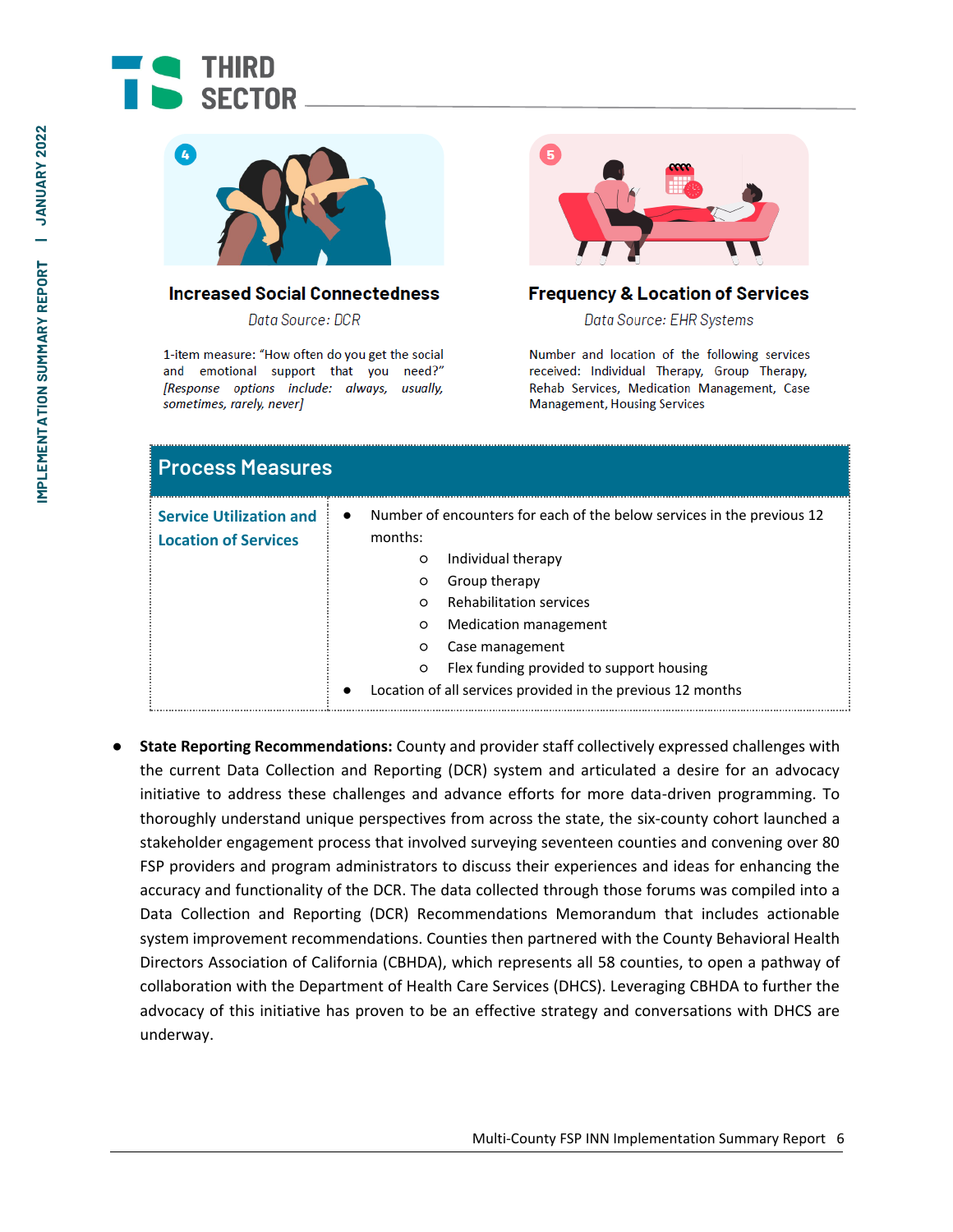

**"We need to improve how we track data to make clinically-relevant, personfirst decisions about clients and use clinical data to inform programmatic decisions—a uniform, consistent process to zoom out on length of stay, hospitalizations, and other outcomes." —Fresno County staff**

**"All FSP clients have complex needs. We want to validate how hard it is to define success—but a question we're wrestling with is how we can use currently collected data meaningfully to inform our programs, and what information will demonstrate impact. —Ventura County staff**

#### **Statewide Learning Communities and Workshops**

- **December 2019:** Over 40 participants from 17 California county agencies and the state Mental Health Oversight Commission (MHSOAC) attended a statewide workshop focusing on building a collective vision for statewide FSP outcomes and discussed the future of FSP Learning Communities.
- **October 2020:** Third Sector, the MHSOAC, behavioral health and provider staff from Fresno and San Bernardino counties, and individuals receiving FSP services co-facilitated a public webinar to share efforts to date to develop shared practices for using data to create more successful FSP services and outcomes across six counties.
- **March 2021:** Third Sector, the MHSOAC, the Departments of Mental/Behavioral Health in San Mateo, Sacramento, and Los Angeles counties, along with individuals from their respective provider and participant communities, hosted a public webinar to share promising approaches to improving cultural responsiveness and reducing outcomes disparities in mental health services.
- **June 2021:** Over 80 participants from 36 California county agencies attended a statewide workshop focusing on 1) identifying the key challenges related to utilizing the DCR system to understand participant progress and develop date-driven service provision and 2) identifying potential solutions to address these challenges.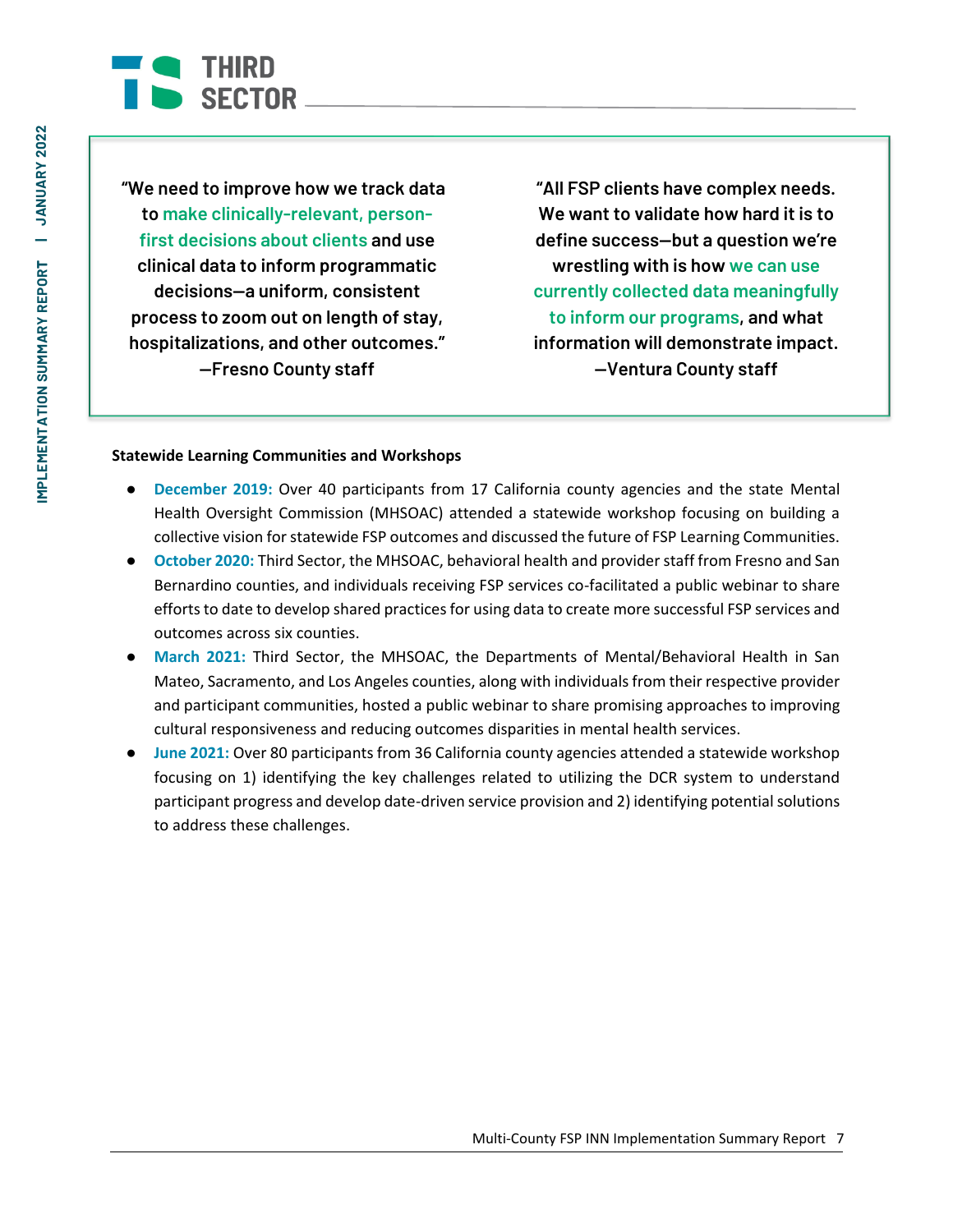## **Local County Initiatives**

Counties each identified 2-3 priority initiatives for local implementation, simultaneously with the crosscounty initiatives. While multiple counties pursued the same local initiatives, results varied across the state because of counties' distinct populations, geographies, and needs. Counties were able to efficiently and effectively implement each of these improvements by sharing tools, processes, and ideas, benefitting from a cohort approach even as results show nuanced differences.

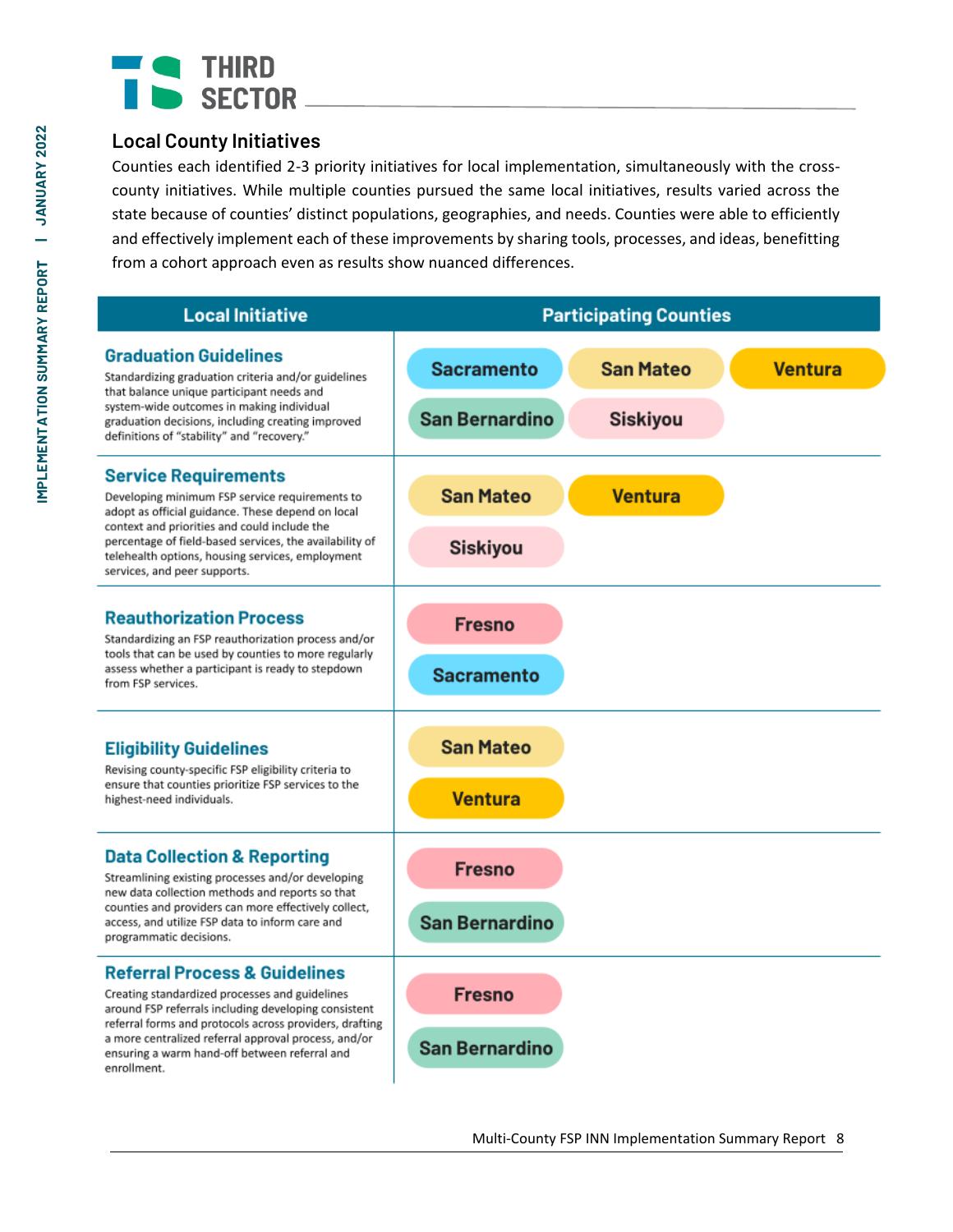

#### **Fresno**

Fresno's Department of Behavioral Health redesigned its processes for referral and enrollment, reauthorization, and data collection and reporting using input from FSP participants, caregivers, providers and cross-departmental county staff. These process improvements will equip staff to make more data-informed decisions throughout participants' time in FSP, from the point of referral until graduation.

### **Sacramento**

Sacramento Behavioral Health Services created new guidelines and tools for FSP stepdown and graduation, including operational improvements that will help staff normalize graduation in conversations with participants and prevent individuals from getting "stuck in services." As a result, FSP staff have a shared understanding of "stepdown readiness," which will also help graduating participants experience a smoother transition.

### **San Bernardino**

San Bernardino's Department of Behavioral Health developed new adult FSP referral forms, data reports, and graduation guidelines with input from over 72 stakeholders. With these changes, individuals can access FSP services more quickly and participate in their own transition planning. FSP staff now have **data tools to** understand program-level outcomes (including population disparities) and inform programmatic decisions.

#### **San Mateo**

San Mateo Behavioral Health and Recovery Services designed new eligibility, service, and graduation guidelines across its child FSP system of care, leading to more consistent and recovery-oriented programs for young people living with SED or SMI. These program improvements will be reinforced with updated RFPs, provider contracts, and county policies in 2022.

#### **Siskiyou**

Siskiyou County Behavioral Health Services developed new guidelines for FSP services and graduation, building on Strengths Model case management to integrate a recovery-oriented approach. With this additional structure and clarity, staff are now equipped to prioritize individuals with the most intense needs and deliver services in a team environment, and participants have a greater role in defining wellness and recovery for themselves.

### **Ventura**

Ventura County Behavioral Health developed guidelines for FSP eligibility, services, and graduation, leading adult programs to become more consistent, responsive, and better equipped to provide intensive wraparound care. These changes give staff greater treatment flexibility and team support, leading to better participant experiences and outcomes within FSP.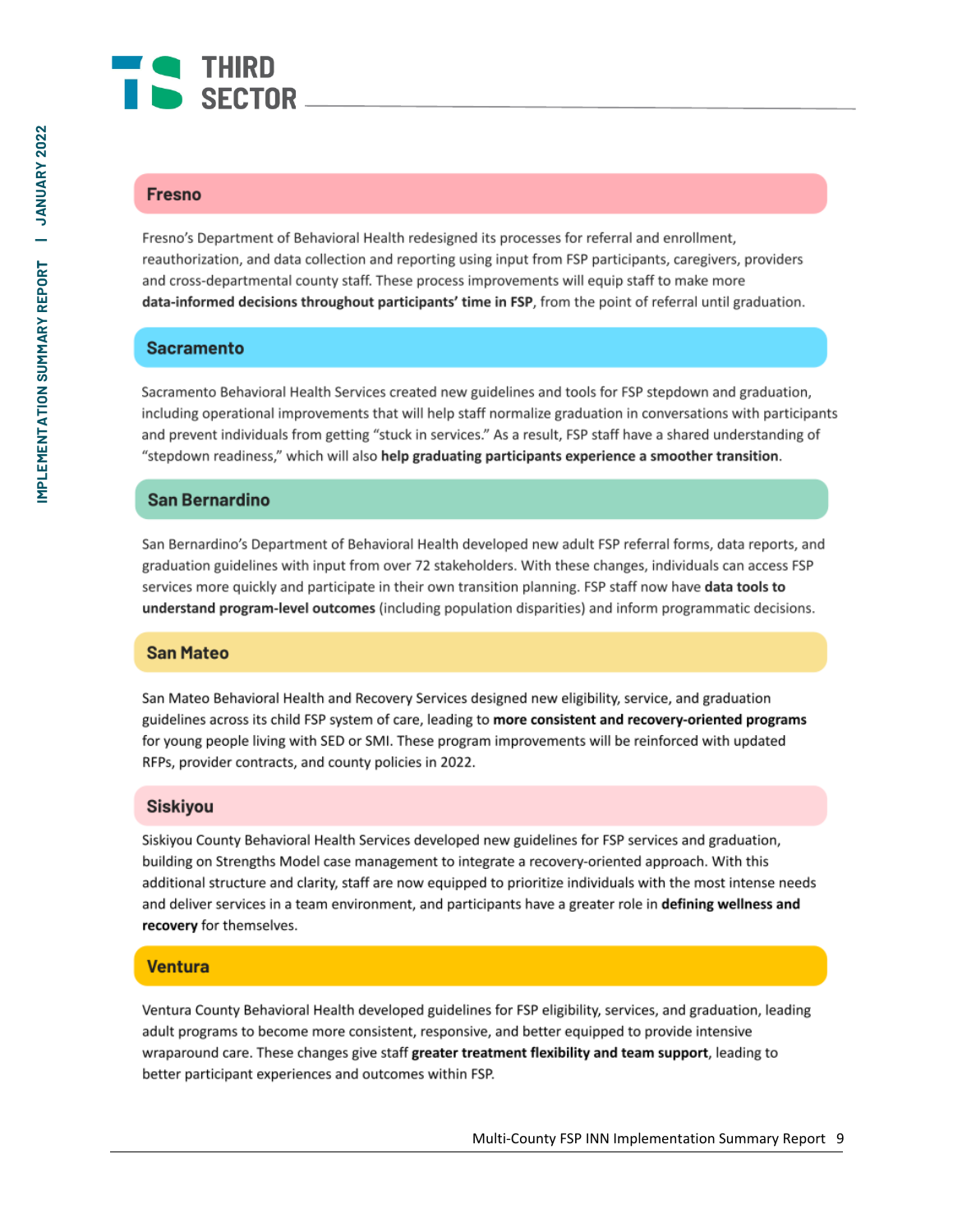

**"Slowly ease me into the transition process, rather than abruptly changing services. Not, oh we're done with you. Hope you have a good life."**

**—Sacramento County FSP participant**

**"Service delivery guidelines are being written as we go along, adapting to the needs of program staff. Staff have freedom to be creative and we don't want to stifle this, but we've had staff changes, so there's definitely a need to actually write down service guidelines." —Ventura County staff**

### **Sustainability Planning: Creating Lasting Change**

In October 2021, the six-county cohort began preparing for RAND's evaluation and ongoing cross-county data sharing and continuous improvement (CI) processes. During this time, a second wave of counties— Lake and Stanislaus—joined the Multi-County FSP Innovation Project and began attending meetings to offer additional insights into the cross-county activities and data processes they will eventually be implementing as part of the cohort.

This phase of the project has included efforts to customize the Enhanced Partner-Level Data (EPLD) templates that counties can use to standardize how they share and analyze state reported DCR data. Counties will continue meeting monthly to discuss the progression and interim results of the evaluation and to further build out shared data reporting capabilities. Ultimately, these monthly meetings will transition into a recurring forum where participating counties can share outcomes data with one another, identify best practices, and strategize new operational improvements to pilot.

## **Evaluation Period: Measuring Progress**

The six counties and RAND Corporation will continue working together on the project's two-and-a-halfyear evaluation phase. RAND will conduct both quantitative and qualitative analyses to assess participant outcomes and plans to release final evaluation results in 2024. *Please see "A Look Ahead" on pp. 12 for more details.*

## **Stakeholder Insights**

Effective stakeholder engagement leverages their knowledge and experience to provide a deeper understanding of challenges on the ground, while translating stakeholder needs into tangible goals and solutions. For the Multi-County FSP Innovation Project, these key stakeholders included FSP participants, participants' primary caregivers, and service providers. Third Sector and participating counties engaged representatives from each of these groups to better understand FSP programs from their perspectives. The project launched two iterative stakeholder engagement initiatives: one to learn about participants' experiences in FSP and prioritize challenges to address, and another to inform the design and implementation of solutions at the county and cohort level.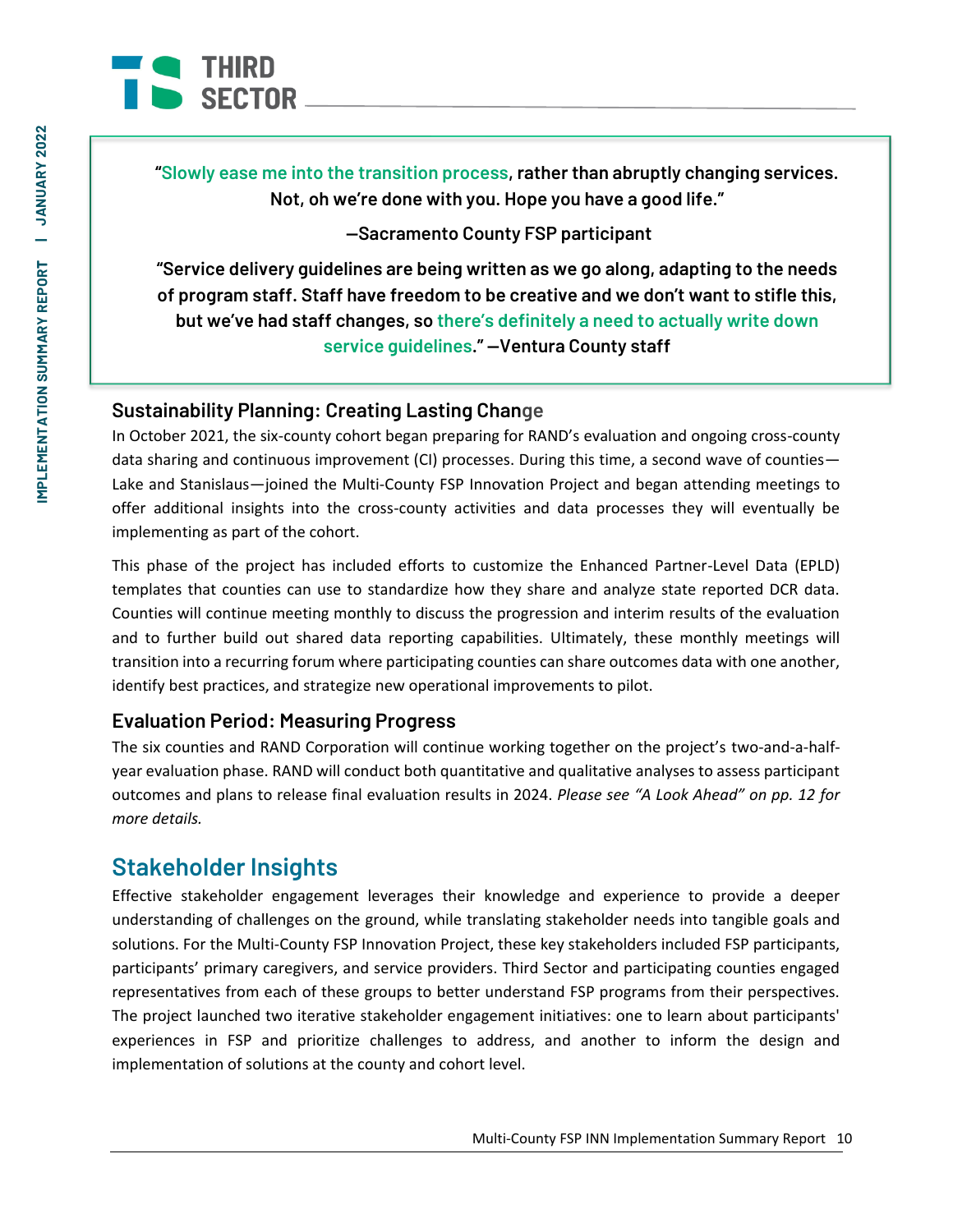#### **Stakeholder Engagement by County and Statewide**

- **Fresno** 32 participant interviews | 70 provider survey responses | 10 provider focus groups with 29 staff
- **Sacramento** 32 participant interviews | 7 provider focus groups with 40 staff
- **San Bernardino** 24 participant interviews | 10 provider survey responses | 4 provider focus groups with 23 staff | 2 peer and family advocate focus groups with 5 staff
- **San Mateo**  27 participant interviews | 4 provider focus groups with 20 staff
- **Siskiyou** 23 participant interviews | 2 provider surveys | 4 provider focus groups 30+ staff
- **Ventura** 41 participant interviews | 8 provider focus groups with 48 staff
- **Cohort** 57 survey responses from 17 California counties

Participant feedback played an important role throughout the project by helping counties and Third Sector understand the goals and needs of those being served. Participants were asked about their experience enrolling in or stepping down from FSP to a less intensive level of service, services that were important for them, and goals they hoped to achieve. These participant insights became the basis for prioritizing cross-county outcomes and process measures.

## **"I want to be a 'normal person.' I don't want to be labeled a mental health patient." —San Bernardino FSP participant**

**"Social isolation is a problem for me in a small town with nowhere to go. This has made getting kind of meaningful social interaction really difficult to acquire." —Siskiyou County FSP participant**

## **"Success would be for me, at least a semester of school, getting my own apartment. And feeling like less of a mental health case, and more of a, I guess, normal person." —Fresno County FSP participant**

One key "win" from this process was the decision to put more focus on measuring increased social connectedness, an outcome that has been historically difficult to track but was consistently named by participants as critical to their recovery journey. Insights from FSP participants also served as the basis for building participant-centered step down processes and criteria in five counties.

Provider feedback also played an important role in not only determining which implementation activities to pursue, but also in determining which outcomes and process measures to prioritize, how adult FSP focal populations should be defined, and what changes would need to be made to state reporting to ensure that counties and providers could better implement data-driven programming and team operations. At the cohort level, provider feedback was largely collected through digital surveys; even so, providers in several counties participated in recurring workgroups to build county-specific solutions, including new referral processes, step down guidelines, and service guidelines. By co-designing these

Multi-County FSP INN Implementation Summary Report 11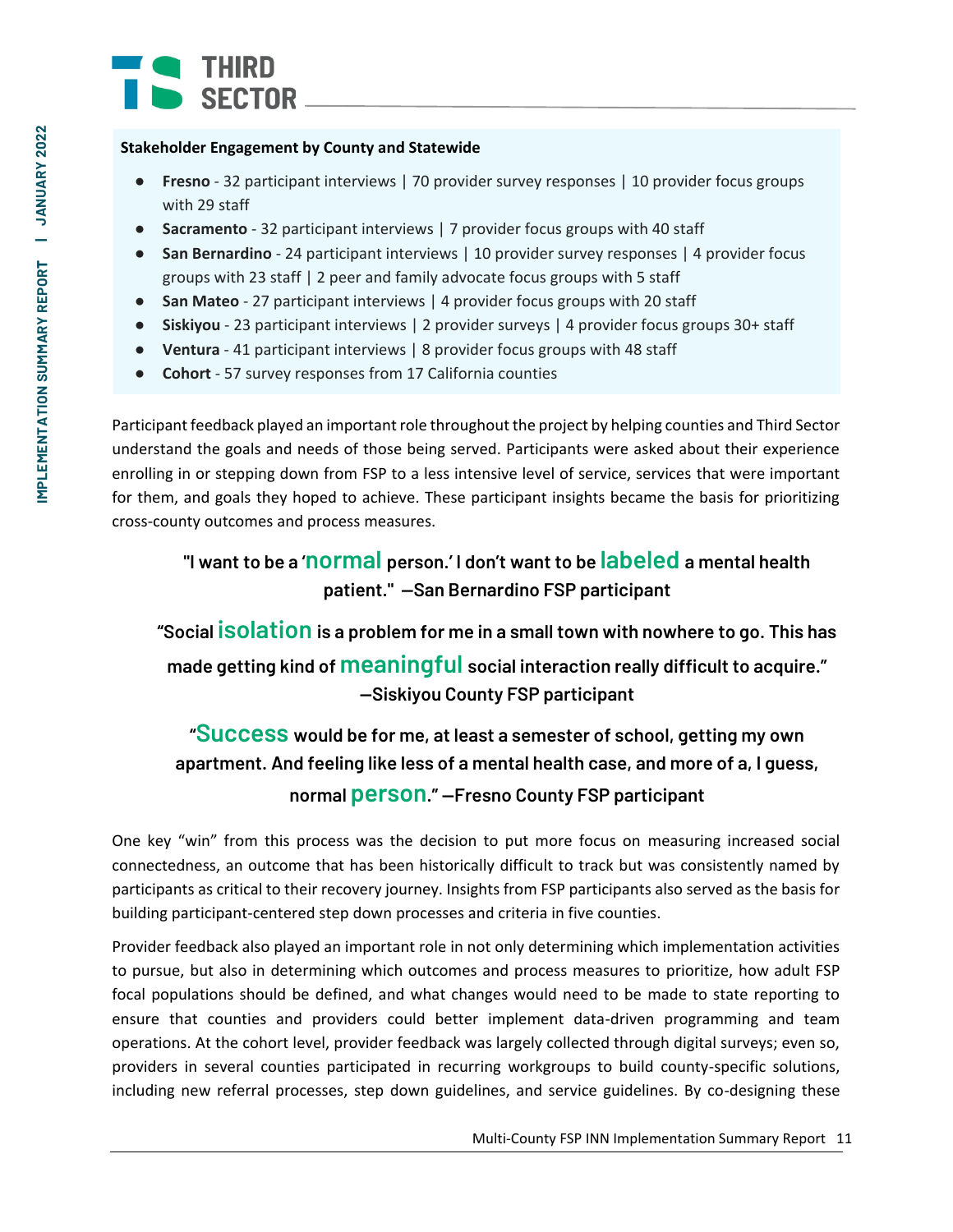innovations with behavioral health and provider staff, counties now have "buy-in" across their stakeholders to effectively operationalize new policies and processes.

### **Stakeholder Engagement Lessons Learned and Best Practices**

- **1. Ground decisions about policies and operational practices in FSP participant experience**, including data reporting and outcomes measurement.
- **2. Engage stakeholders early and often** in order to maximize the amount of time spent hearing from the community and ensure their voices are included in not only the design of the solution, but also the articulation of the challenge.
- **3. Compensate FSP participants for their engagement** to recognize the value of their time and contributions.
- **4. Leverage both county advocates and third-party facilitators** as necessary to surface deeper insights and bridge potential trust gaps.
- **5. Use trauma-informed and healing-centered techniques** to reduce harm and avoid retraumatization, especially when discussing sensitive topics.
- **6. Train staff in cultural competency,** equipping them with language and tools to facilitate discussions about identity and culturally specific needs with participants.

## **Cross-County Collaboration Lessons Learned**

Cross-county projects involve significantly more stakeholders, adding complexity to coordination and decision-making processes. With thoughtful planning, flexibility, and human connection, these challenges can be successfully navigated and lead to powerful collaborations with far-reaching impacts.

- **1. Consider which activities are appropriate for statewide standardization vs. local customization.** In other words, some areas are ripe for statewide collaboration: outcome definitions, metrics, and data collection are appropriate to pursue collectively to achieve a unified result, such as shared state data reporting requirements. Other activities should be customized to a local context: for example, counties can pursue parallel processes for eligibility, step down, and service design while still sharing resources and learnings across counties. This creates efficiencies while honoring counties' distinct geographies, populations, and histories.
- **2. Maintain a flexible approach tailored to individual county needs while pursuing a shared vision.** State collaborations inevitably draw counties of varying sizes, structures, resources, and internal cultures. Recognizing these differences upfront can provide context and help mitigate challenges, allowing each county to pursue a shared vision while following a unique path.
	- *Work-planning and meeting cadence:* Counties range in their staff capacity and dedicated project resources, making a uniform workplan and meeting cadence infeasible. Mitigation strategies can include:
		- Shifting scheduled meetings to independent work, allowing counties to work at their own pace;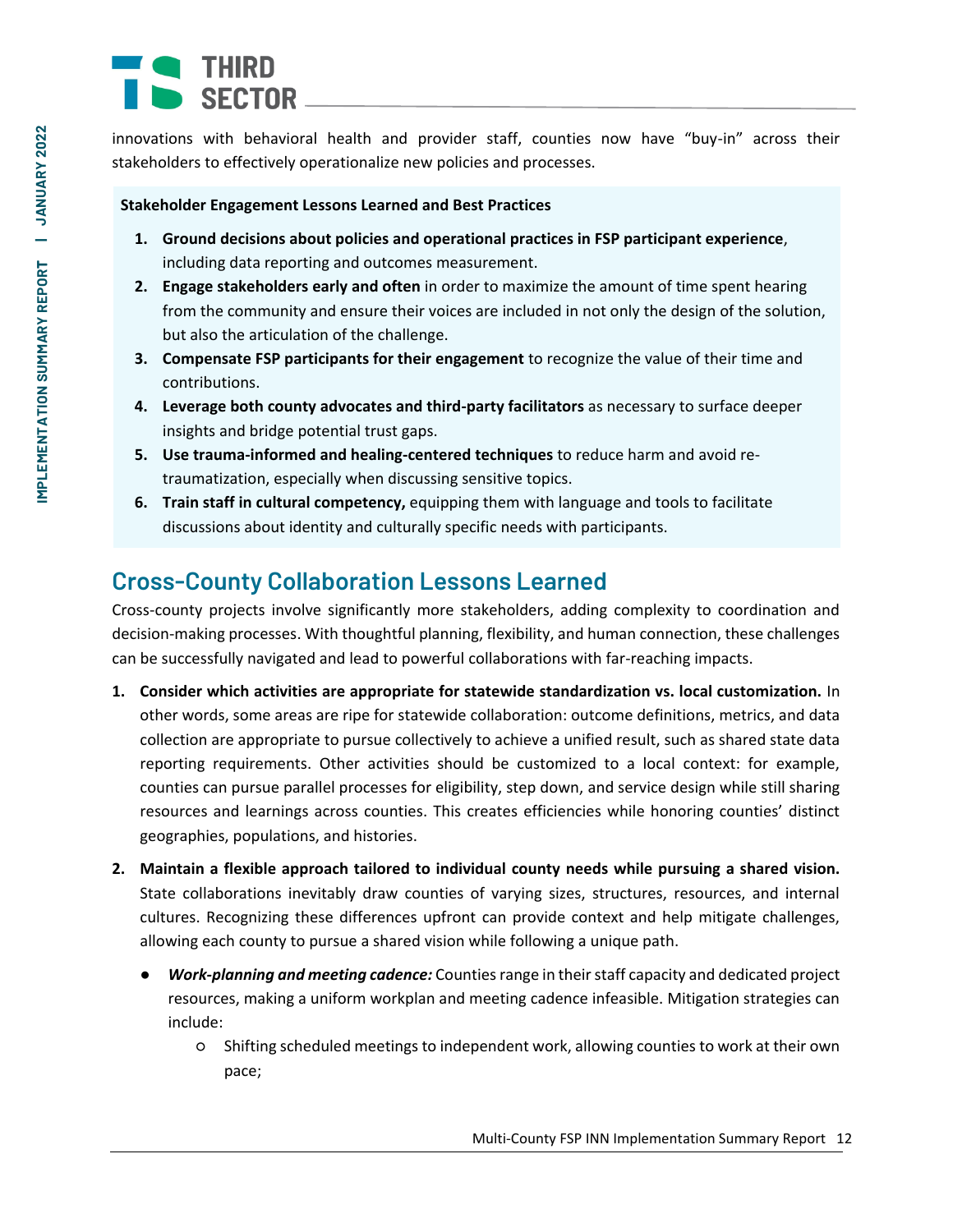- Sequencing activities so that staff are not managing multiple initiatives simultaneously (e.g. local county and cohort work);
- Adjusting the volume of activities based on counties' capacity. This requires participants to understand the anticipated workload and make clear commitments at the time they select activities to implement.
- **Communication:** Multi-year projects can expect a healthy amount of staff turnover and reorganization. Recognizing that this can create information gaps and challenges with the level of project buy-in from new staff, it is important to establish robust communication practices. Mitigation strategies can include:
	- Setting upfront expectations for an iterative process that will be regularly revisited based on external feedback from providers, individuals served, and other key stakeholders;
	- Clearly documenting group decisions and the rationale behind these decisions;
	- Continuously referring back to shared project goals to keep everyone aligned on the shared vision;
	- Streamlining communications and centralizing action items in one place.
- **Implementing new processes**: Counties with well-developed data infrastructure may face more challenges with innovating and operationalizing changes, compared to those with less infrastructure. For example, some counties were able to adopt new data fields with relative ease, while counties with established practices hesitated to change or replace their existing practices. Internal county administrative processes and decision-making culture also play a role when advocating for change. Mitigation strategies can include:
	- Facilitating conversations about the tradeoffs of standardizing data practices, which may involve changing and creating potential redundancies with counties' existing data infrastructure;
	- Ensuring county staff and department leaders can commit to implementing solutions;
	- Clearly identifying areas where all counties are open to innovating their processes to align with each other.
- **3. Value informal learning as highly as formal meetings and project structures.** While cross-county meetings were a structured forum for designing and delivering on specific cross-county activities, these touch points also served as a valuable opportunity for the six counties to informally learn from one another and share best practices. In addition to the regularly scheduled agenda topics, counties also used this time to exchange insights around streamlining data reporting practices, effectively leveraging flexible funding, and developing annual reports. Counties recognized the inherent value in these informal, peer-to-peer interactions, and plan to utilize the relationships formed during the project to continue meeting regularly and reaching out to one another for ad-hoc support.

Overall, there is tremendous value in a cross-county cohort model when counties are able to identify appropriate areas of standardization across initiatives and approaches and share knowledge continuously throughout the project and beyond. As the Multi-County FSP Innovation Project expands, new counties that join can expect to benefit from the expansive lessons learned from the original six-county cohort.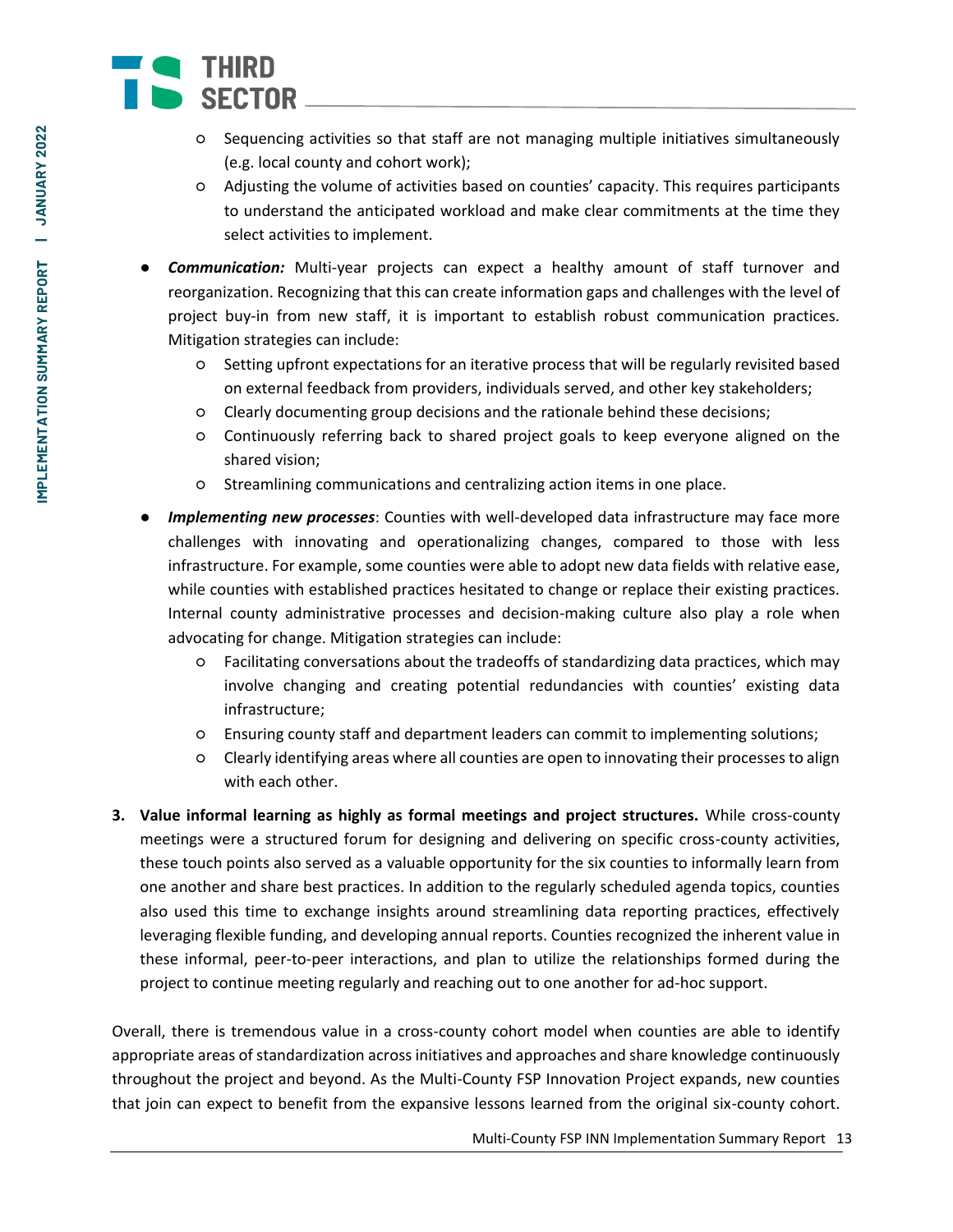New counties will also be able to adopt the standardized innovations developed by the original cohort; and while joining the project on a later timeline may limit the ability to modify some of the previously developed solutions, it can also provide greater flexibility in timeline and structure to pursue more locally customized initiatives.

## **A Look Ahead**



The original six counties and the evaluator, RAND, will continue working together through mid-2024 on the project's 2.5-year evaluation phase. The first pull of baseline data will take place in January of 2022 and data collection will continue every six months thereafter. RAND will also be conducting qualitative interviews to understand if and how participants perceive the changes that counties have made to their FSP operations as a result of this project's effort. Throughout 2022, counties will be meeting monthly to discuss the evaluation, troubleshoot data sharing and data cleaning challenges, develop consistent reporting practices across counties, share data on standardized metrics, and examine data trends that could lead to future operational improvements.

In addition to the ongoing evaluation and continuous improvement activities for the original six counties, the work of the Multi-County FSP Innovation Project will continue through a second wave of counties, Lake and Stanislaus, that joined the project in the fall of 2021. Lake and Stanislaus participated in the final stages of the cross-county work undertaken by the six-county cohort and will adopt the outcomes, process measures, and population definitions as defined by the project. In 2022, these two counties will build on this work and identify several county-specific activities to pursue over the next year with Third Sector's technical assistance. RAND's evaluation period for these two additional counties will begin in mid-2023.

Third Sector and the eight participating counties believe the strategies piloted on the Multi-County FSP Innovation Project have the potential to increase the consistency, quality, and effectiveness of care across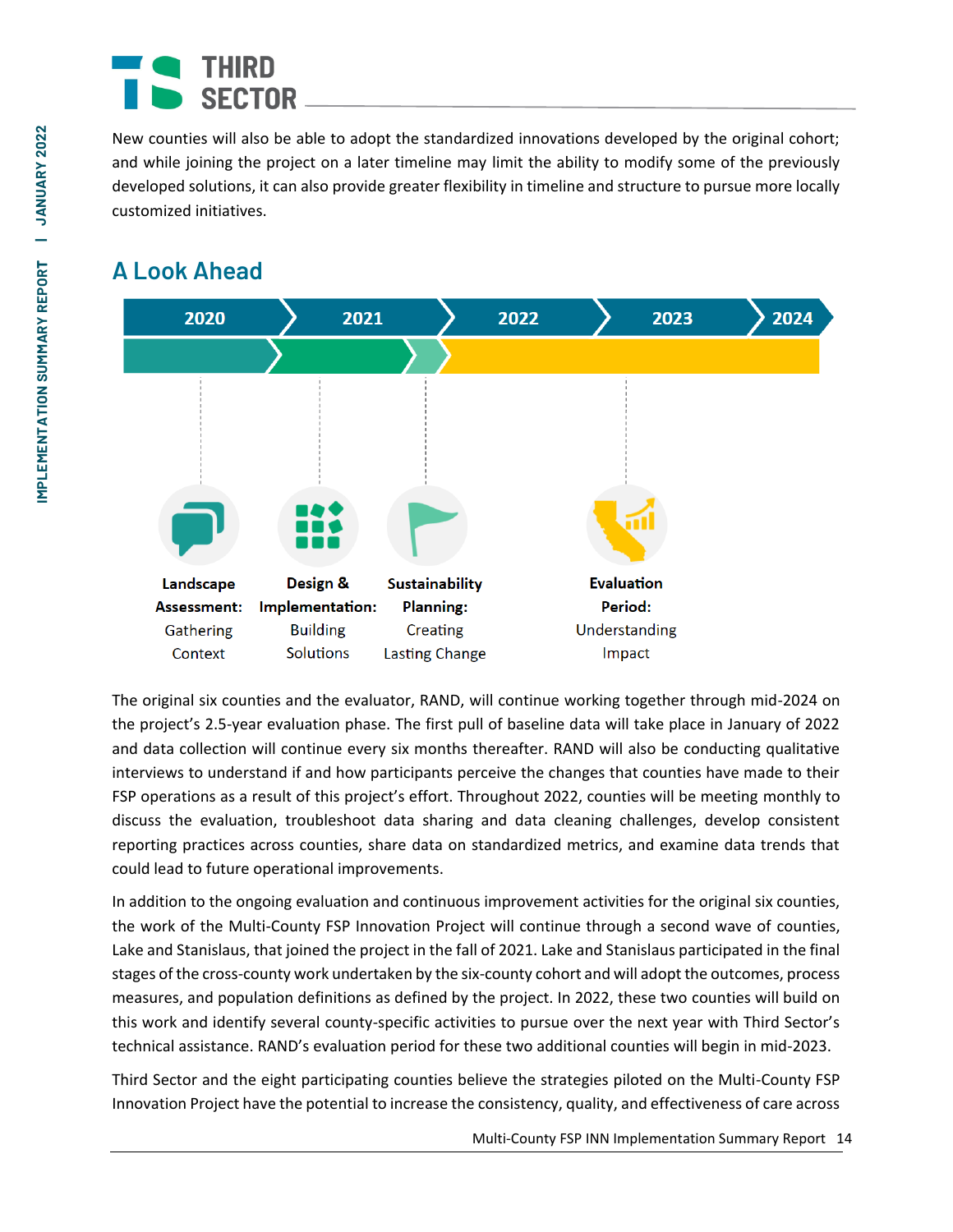the state. Learnings from the project and its evaluation will be shared broadly with the intent to advocate for wider adoption and shape statewide policy and programming. The Multi-County FSP Innovation Project highlights the potential of cross-county collaboration to ignite a statewide movement dedicated to improving mental health services for individuals with the greatest needs.

## **Project Partners**

## **County Partners**

## **Fresno County Department of Behavioral Health**

Fresno County is located in the heart of California's Central Valley. Fresno County Department of Behavioral Health serves individuals across 6,000 square miles, encompassing mountain enclaves, urban neighborhoods of California's fifth largest city, and rural communities. In partnership with its diverse community, the Department is dedicated to providing quality and culturally responsive behavioral health services to promote wellness, recovery, and resiliency for individuals and families.

### **Sacramento County Behavioral Health Services**

Sacramento County has a population of more than 1.4 million individuals and is known for its multi-cultural diversity. Situated in the middle of California's Central Valley, Sacramento County extends from the low delta lands between the Sacramento and San Joaquin rivers north to about ten miles beyond the State Capitol and east to the foothills of the Sierra Nevada Mountains. Sacramento County Behavioral Health Services' mental health system of care includes 260 programs/agencies involving county and contract operated mental health services that deliver services to approximately 32,000 children and adults

annually. BHS pursues intentional partnerships with the diverse communities in Sacramento County and with the goal of improving the wellness of community members.

### **San Bernardino County Department of Behavioral Health**

San Bernardino County is the largest county in the contiguous United States with just over 20,000 square miles of land that encompasses urban, suburban, rural and frontier terrain. According to California Department of Finance estimates for 2018, San Bernardino County had a total population of 2,174,931 with a projected growth of 28% between 2020 and 2045. San Bernardino County's Department of Behavioral Health (DBH) aims to promote wellness, recovery, and resilience that includes the values of equity, community-based collaborations, and meaningful inclusion of diverse FSP participants and family members. As such, San Bernardino County DBH serves over 150,000 individuals over a broad continuum of services each year.

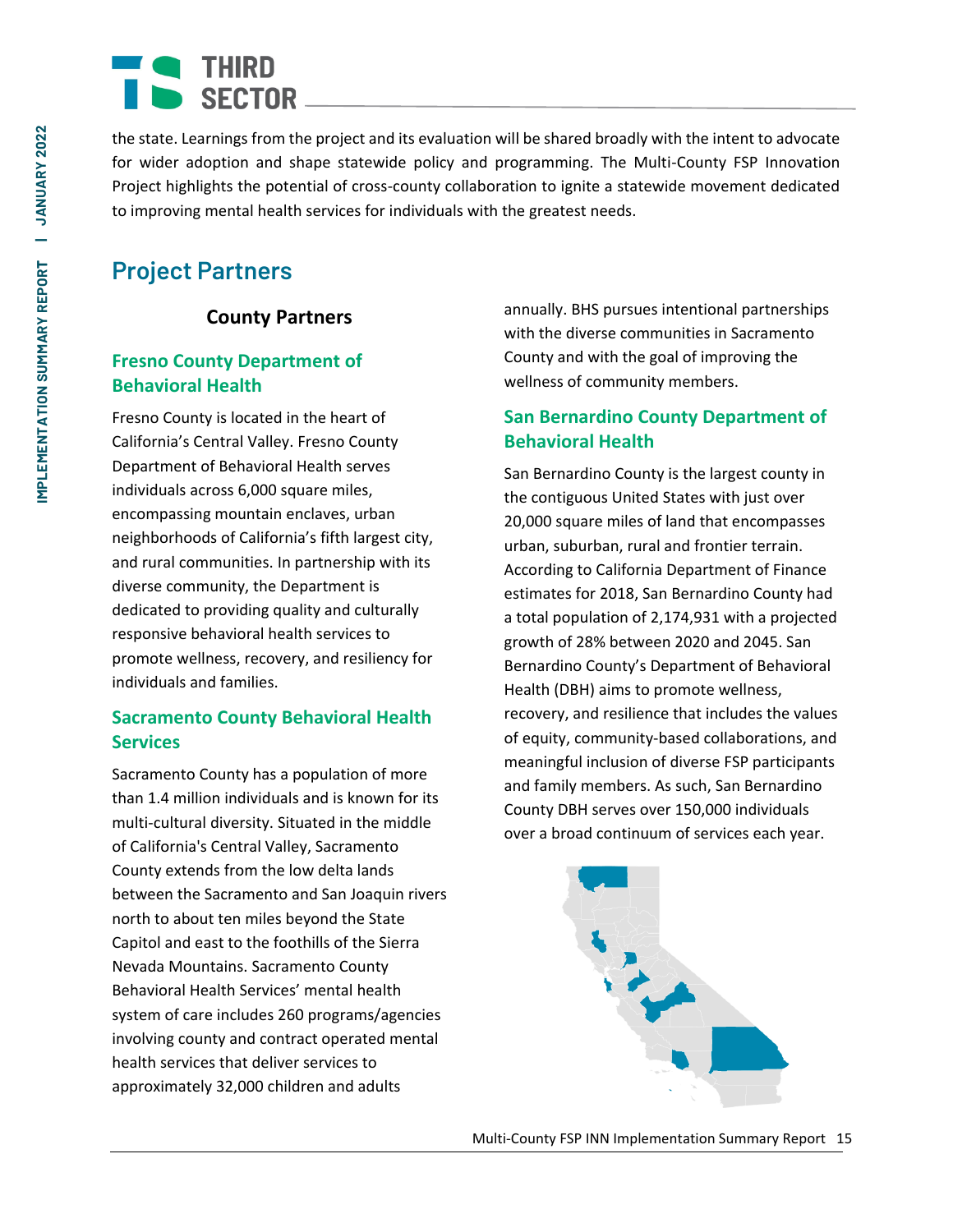# $\blacksquare$   $\blacksquare$   $\blacksquare$   $\blacksquare$   $\blacksquare$   $\blacksquare$   $\blacksquare$   $\blacksquare$   $\blacksquare$   $\blacksquare$   $\blacksquare$   $\blacksquare$   $\blacksquare$   $\blacksquare$   $\blacksquare$ SECTOR

## **San Mateo County Behavioral Health and Recovery Services**

Located in the Bay Area, San Mateo County is bordered by the Pacific Ocean to the west and the San Francisco Bay to the east. Within its 455 square miles, nearly three quarters of the county is open space and agriculture remains a vital contributor to our economy and culture. Behavioral Health and Recovery Services (BHRS), a Division of San Mateo County Health, provides prevention, treatment, and recovery services to inspire hope, resiliency and connection with others and enhance the lives of those affected by mental health and/or substance use challenges. BHRS is dedicated to advancing inclusion, health, and social equity for all people in San Mateo County and for all communities.

### **Siskiyou County Behavioral Health Services**

Siskiyou County is a geographically large, rural county with a population of 43,724 persons, located in the Shasta Cascade region of Northern California. Approximately 6,350 square miles, Siskiyou County, is geographically diverse with lakes, dense forests, and high desert. Siskiyou County Behavioral Health (SCBH) is a small Behavioral Health program and is the sole provider of the Full Service Partnership Program (FSP). SCBH is committed to partnering with the participants of this Innovation Project to better define FSP criteria and improve the data collection points to assist our FSP participants toward graduation and mental wellness. SCBH strives to deliver culturally, ethnically, and linguistically appropriate services to the community and recognizes the importance of these values in service delivery.

### **Ventura County Behavioral Health**

Ventura County is situated along the Pacific Coast between Santa Barbara and Los Angeles counties. The county offers 42 miles of beautiful coastline along its southern border, and the Los Padres National Forest makes up its northern area. Ventura County Behavioral Health works to promote hope, resiliency, and recovery for FSP participants and their families by providing the highest quality prevention, intervention, treatment, and support to persons with mental health and substance abuse issues.

## **Technical Assistance and State Partners**

### **Third Sector**

Based in San Francisco and Boston, Third Sector is one of the leading implementers of outcomes-oriented strategies in America. Third Sector has supported 20+ communities to redirect over \$800M in public funds to datainformed, outcomes-oriented services and programs. Third Sector's experience includes working with the Los Angeles County Department of Mental Health (LACDMH) to align over \$350M in annual MHSA FSP and Prevention and Early Intervention (PEI) funding and services with the achievement of meaningful life outcomes for over 25,000 Angelenos; transforming \$81M in recurring mental health services in King County, WA to include new performance reporting and continuous improvement processes that enable the county and providers to better track monthly performance relative to peers and against specific, county-wide performance goals; and advising the County of Santa Clara in the development of a six-year, \$32M outcomesoriented contract intended to support